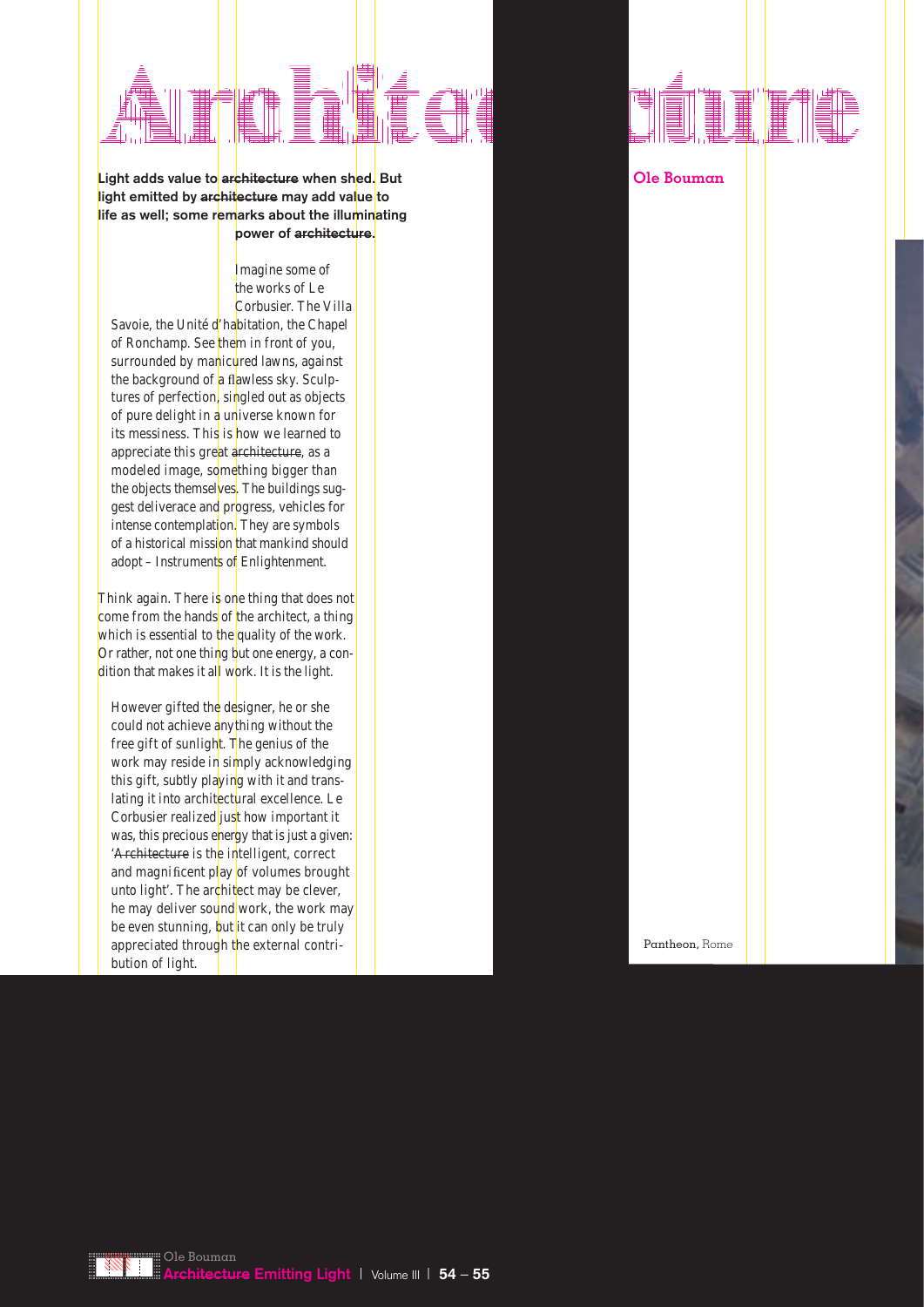## 



light quality touch play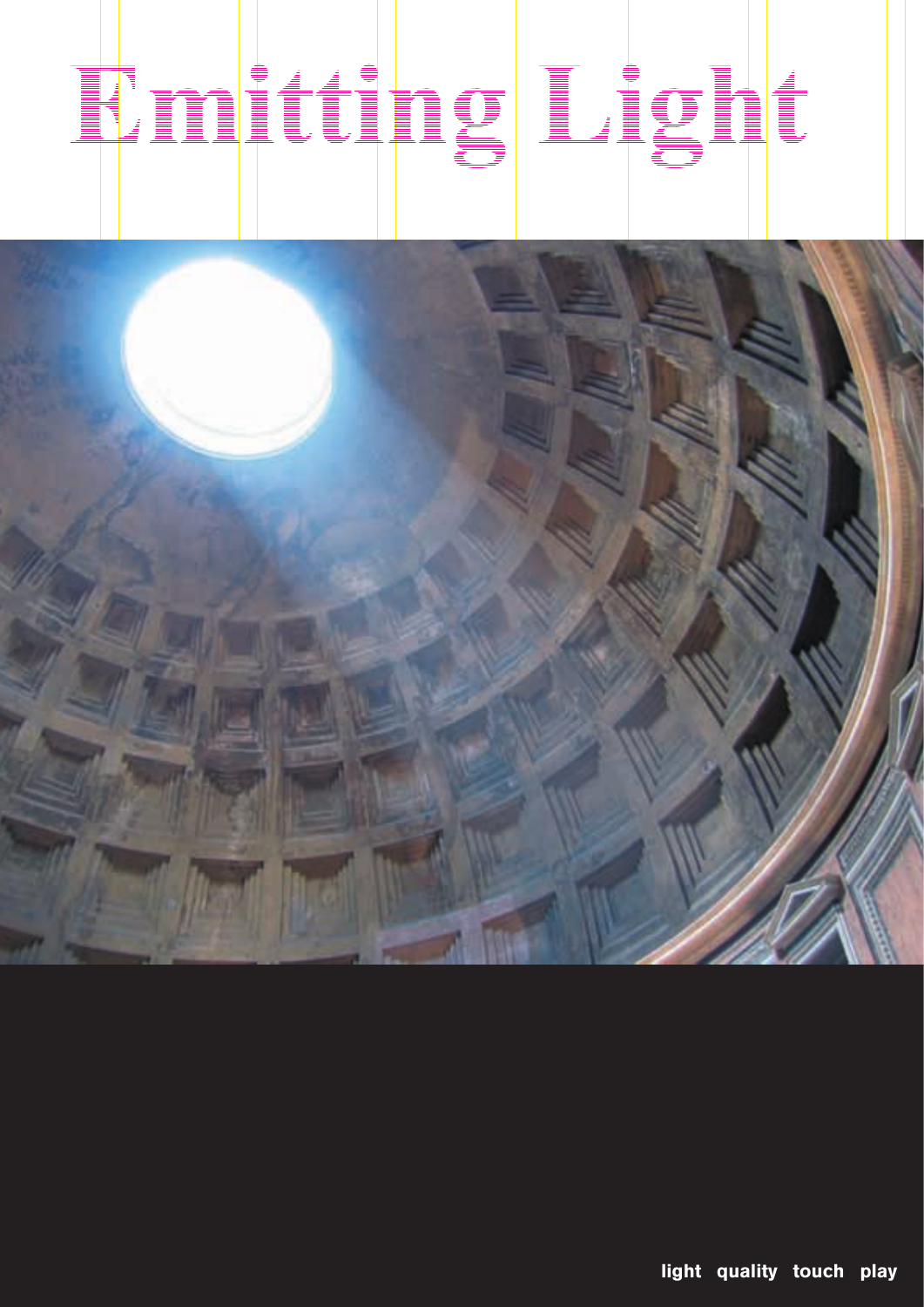

The Hole Issue, Hrvoje Zuparic, Dean Niskota, Ivan Starcevic

Thinking of the work of Le Corbusier is perhaps a bit too obvious when acknowledging the quality of light. It has become canonical of a modernist attitude that through architecture we could save the world. In all its superiority it exploits and profits from the reflection of light for its message of hope. But for works of lesser fame, the same analysis can be useful. Having been made sensitive to light as an essential pre-condition, one begins to appreciate its qualities wherever one finds architecture. Nameless, modest architecture everywhere can reveal sudden moments of delight, once light touches its details. Not just outside, on the surfaces of the built object, but also while entering that object, slicing through withering shades onto interior walls, doors, and furniture. Once aware, it becomes visible how light not just helps to single out architecture, but also helps us to orientate in space, to experience time and to qualify our activities. Light helps architecture to transcend from sculpture to a living world, transforming icons into habitats.

Moreover, sometimes light is used not only to enhance the object, but to rescue the object when design intelligence fails. This is when light, standing beyond the reach of the discipline, compensates the